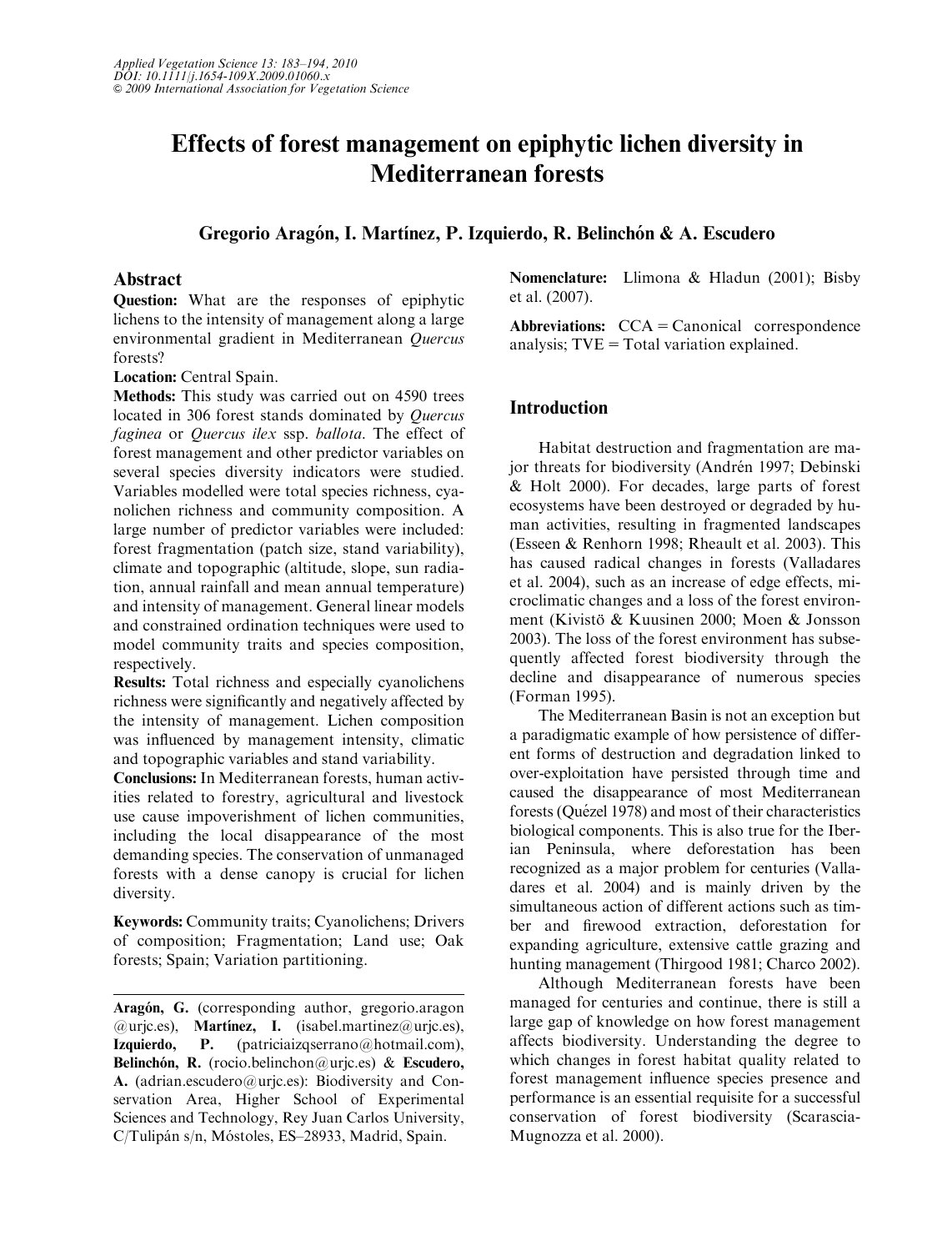Lichens are especially sensitive to forest habitat quality and consequently to management (Kuusinen & Siitonen 1998; Pykälä 2004; Bergamini et al. 2005), because they are poikilohydric and highly sensible to an increase of light intensity (Gauslaa & Solhaug 1996; Nash 1996). Among them, cyanolichens are particularly valuable because they only occur in sites with high humidity (Lange et al. 1988).

It is well known that human activities (i.e. forestry or agriculture) may specifically affect the species assemblages (Hedenås & Ericson 2004). In the agricultural landscape, green-algae lichens, mainly Xanthorion species, are favoured by the atmospheric deposition of nutritious dust (Nimis 2003; Hedenås & Ericson 2004; Motiejûnaitë & Fautynowick 2005). High levels of nitrogen can increase the net photosynthesis of the green-algae lichens, while cyanolichens are negatively affected (Palmqvist 2000). Similarly, some studies found different responses of lichens to logging operations (Hedenås  $&$  Hedström 2007). Some species associated with stable to humid conditions may decline in more exposed environment as a result of forestry operations (Esseen & Renhorn 1998; Kuusinen & Siitonen 1998; Hazell & Gustafsson 1999; Pykälä 2004). In contrast, other species (Collema furfuraceum, Collema curtisporum, Leptogium saturninum or Lobaria pulmonaria) which were previously considered sensitive to forestry practices (Kuusinen 1996), even survive on remnant trees on clear-cuts (Hazell & Gustafsson 1999; Hedenås & Ericson 2003; Hedenås & Hedström 2007; Belinchón et al. 2009). Some lichens may acclimatize to the new conditions and move into more suitable habitats such as north-facing side of the trunks (Hazell & Gustafsson 1999; Hedenås & Hedström 2007; Belinchón et al. 2009). However, to our knowledge, these studies are focused on temperate or boreal forest where the humidity is not as limiting as in Mediterranean forests (Valladares et al. 2004).

Our main goal was to evaluate how forest management practices and more precisely their intensity affect epiphytic lichen diversity of Mediterranean oak forests. We also considered other factors which are known to affect lichen diversity such as the spatial configuration of remaining patches (Löbel et al. 2006), forest stand structure (Belinchón et al. 2009) and macroclimate (Werth et al. 2005), and also how their effects mitigate or exacerbate the effect of the intensity of management. We hypothesized that all these components of the environmental heterogeneity affect the composition of lichen communities (Werth et al. 2005), but that the intensity of the management is more relevant. We specifically addressed the following questions: (1) Does the intensity of the forest management influence the richness and the composition of epiphytic lichen communities? (2) Does the intensity of the forest management influence the richness and the composition of the most demanding cyanolichens? (3) Is forest management the main factor controlling lichen communities along large environmental gradients? (4) Can some climate conditions modify the (negative) effect of forest management?

# Material and Methods

### Study site

The study area included 306 forests remnants distributed in Central Spain (Fig. 1). The climate of the area is Mediterranean with a pronounced drought during the summer season. Mean annual rainfall ranges from 424 to 1092 mm, while summer rainfall fluctuates between 35 and 147 mm. Average annual temperature ranges from  $7.5^{\circ}$ C to 16.0<sup>o</sup>C. The altitude of the studied plots ranged from 500 to 1450 m a.s.l.

### Sampling design and data collection

Field work was carried out from 2004 to 2006 in patches of three forest types: 152 patches of Quercus ilex ssp. ballota, which is an evergreen tree, 59 patches of Quercus faginea ssp. broteroi and 95 patches of Q. faginea ssp. faginea (the last two are both semideciduous species). Although all these forests were dominated by different tree species, 90% of the lichen species were common to both types. In each forest patch, data were collected from one random, square plot (0.25 ha) which was situated at least 100 m from the forest edge. Each plot was georeferenced (GPSmap 60CSx, Garmin GPS). Fifteen trees,  $> 9$  cm in diameter at breast height (DBH), were randomly selected in each plot. We identified all lichen species on each tree up to a height of 2 m, but omitted the first 10 cm from the soil to avoid the inclusion of terrestrial lichens. We considered presence/absence data at the tree level. A total of 4590 trees were studied in the 306 sampling forests. Hedenås  $&$  Ericson (2000) found that cover values (in cm2 ) did not give different results compared with frequency data.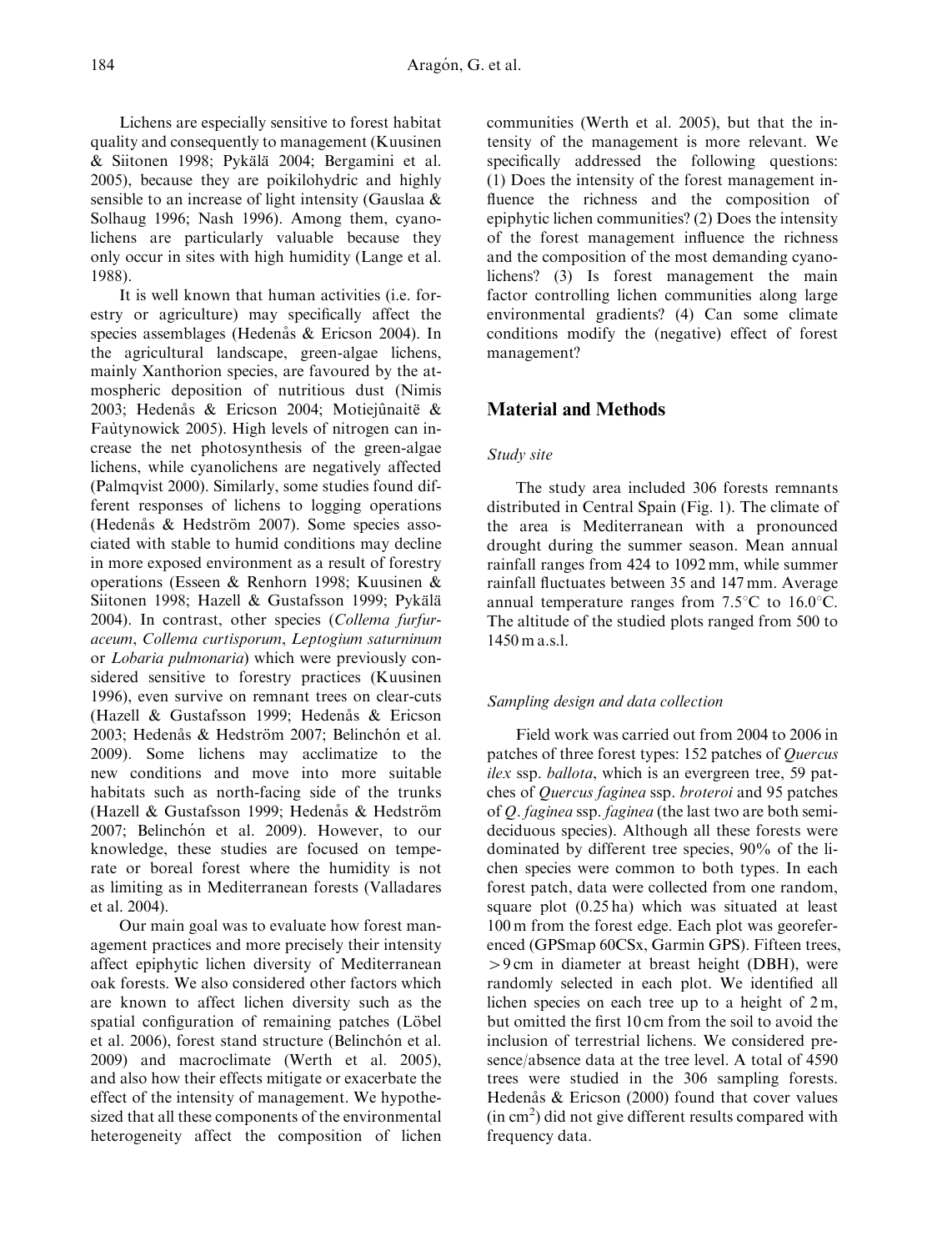

Fig. 1. Map of the study site with the sampled areas.

In addition, the following variables were measured for each plot: (1) patch area (ha), obtained from the database of Castilla-La Mancha Forest Map (1:10 000); (2) altitude, taken at the centroid of each forest fragment (m); (3) mean tree DBH (cm) of the 15 trees analysed per plot as a proxy to the stand forest structure; (4) shrub cover  $(\%)$ , visually estimated; (5) slope  $(°)$ ; (6) potential solar direct incident radiation (PDIR)  $(MJ \cdot cm^{-2} \cdot yr^{-1})$ , calculated using the values of latitude, slope and plot exposition (McCune 2007); (7) annual rainfall (mm); (8) winter rainfall (mm); (9) summer rainfall (mm); (10) mean annual temperature ( $\degree$ C); (11) mean of the minimum monthly temperature  $(^{\circ}C)$ ; and  $(12)$ length of drought period (d). Variables 7-12 were taken from CLIMOEST a climate simulator for the Iberian Peninsula (Sánchez-Palomares et al. 1999). Finally, forest management intensity was classified using a six step scale:  $0 = no$  management; 1 = hunting use; 2 = low-intensity cattle use;  $3 = in$ termediate intensity cattle use;  $4 =$  high-intensity cattle use;  $5 =$  highest intensity of agricultural activities (i.e. cultivated dehesas with interspersed trees). These forests remnants have not been submitted to other type of forest practices such as firewood or timber extraction for more than 50 years.

### Data analyses

Total lichen and cyanolichen richness were modelled by fitting generalized linear models (GENMOD SAS v. 9; McCullagh & Nelder 1989). The significance of each predictor was estimated by means of a deviance test (Guisan et al. 2002). Predictors were excluded from the model when the level of significance was higher than 0.05. Poisson errors and log link functions were assumed for both response variables. The relative importance of the different components of the environment variability were quantified separately: 1, forest management intensity (management intensity); 2, macroclimate (mean annual temperature, annual rainfall, altitude, slope, PDIR); 3, patch scale predictors (patch area); and 4, plot variability (mean tree diameter, shrub cover). In order to prevent multi-colinearity problems some climate variables (variables 8, 9, 11 and 12) were not included in the models because they showed high correlations with annual rainfall and mean annual temperature  $(r>0.800, P = 0.001$  in all cases). We calculated the percentages of relative variance accounted for each of those four set of predictors using the deviance quotients. In order to easily visualize the variability, two sets of models were fitted, one for each variable (total species richness and cyanolichens richness). We considered the intercept deviance as the tree-associated community variance (García et al. 2005) because all variables were measured at the tree scale. We also included two interactions in the models: management intensity $\times$ annual rainfall and management intensity $\times$ patch area.

The relationship between lichen species composition at the plot level and the measured environ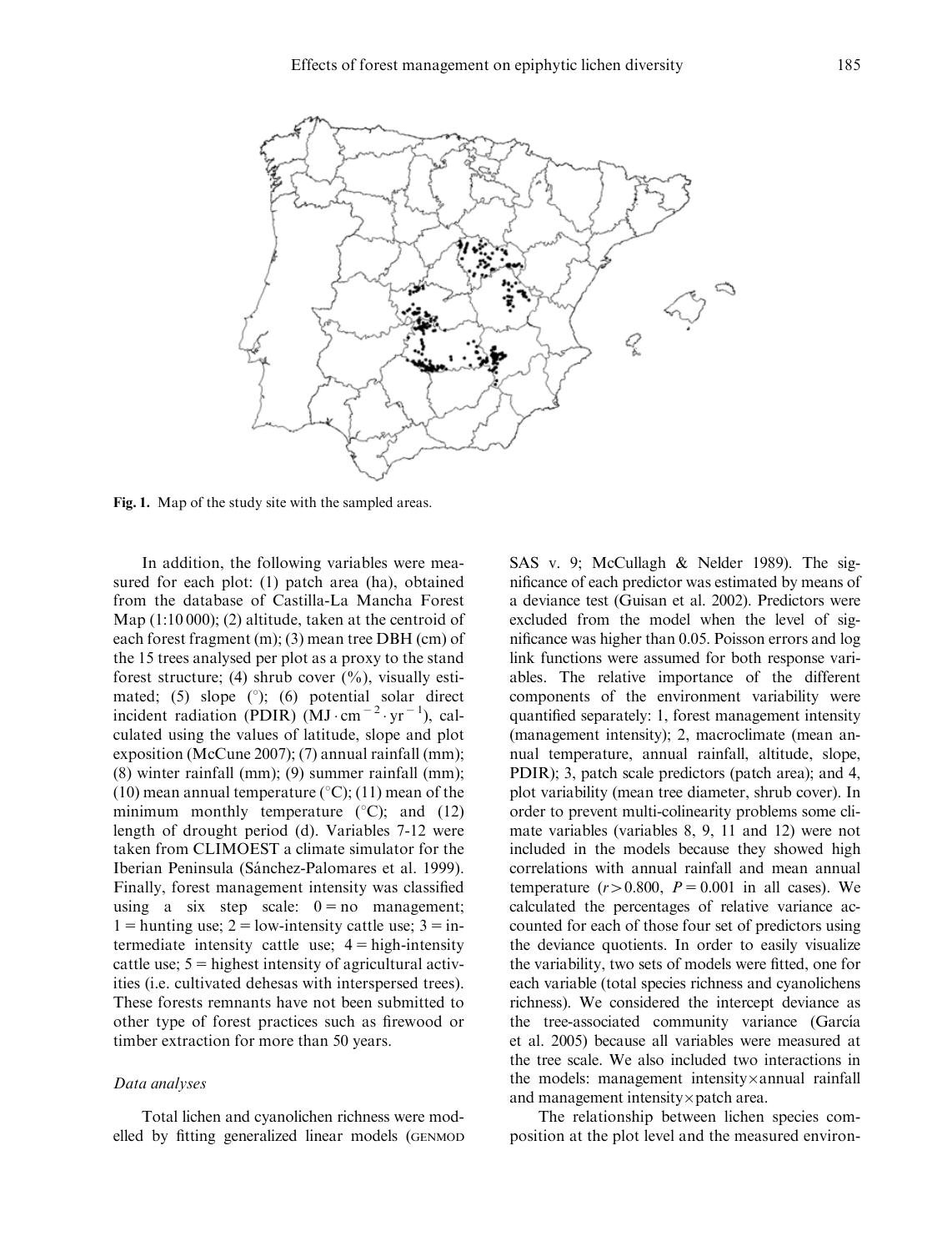mental variables were explored by constrained ordinations for hypothesis testing (Hill & Gauch 1980). The floristic data set (306 plots $\times$ 120 species) was subjected to a detrended correspondence analysis (DCA) to determine the most appropriate constrained ordination. The length of the first DCA axis was 3.59 standard deviation units. Following ter Braak (1986) and Legendre & Anderson (1999), we used a canonical correspondence analysis (CCA) to test the null hypothesis that species richness and their distribution are independent from environmental variables. Therefore, CCA analyses were conducted between environmental variables and the epiphytic lichens set. ''Total variation explained'' was the ratio between the sum of all constrained eigenvalues and the total inertia of the data set. The sum of all canonical eigenvalues or trace was used to build the F-ratio statistic (ter Braak 1990; Verdonschot & ter Braak 1994; Legendre & Anderson 1999). A forward stepwise procedure was used to select significant predictors. Variables were selected sequentially in order of their decreasing eigenvalues until the new variable was non-significant  $(P>0.05)$ . Improvement of the reduced model with each new selected variable was determined by a Monte Carlo permutation test (1000 permutations). These analyses were conducted with CANOCO for Windows V. 5.51 (ter Braak & Smilauer 1997). Partial CCA with variation partitioning was used to estimate the proportions of variation in the lichen species data

explained by single set of explanatory variables, after effects of other sets had been removed.

# **Results**

# Characterization of the patches

Environmental variables have been summarized in Table 1. It is interesting to note that the mean tree diameter ranged between 21.7 cm in forests with a high intensity of cattle use to 28.5 cm corresponding to forests with no management (Table 1). The highest mean tree diameter was reached in forests with the highest management intensity owing to agricultural activities. They correspond to what is known as ''dehesa'' in Spanish, which may be described as a very open woodland where some ancient trees are maintained in a pasture matrix.

# Species composition

A total of 120 epiphytic lichen species were identified from the 306 locations (see App. 1). Twenty-seven lichen species contained cyanobacteria as photosynthetic partners. The most frequent species was Lecanora chlarotera which appeared in 288 plots (94% of total plots). Some other very frequent species occurring in more than 200 plots were

**Table 1.** Data of environmental variables considered and grouped by the six different grades of management. Means  $\pm$  SD of the different variables considered; minimum and maximum values are included between parentheses. Number of patches indicates those with the different intensities of management.

| Management intensity                | $\Omega$                    |                                        | $\overline{c}$                         | 3                                     | 4                                     | 5                                     |
|-------------------------------------|-----------------------------|----------------------------------------|----------------------------------------|---------------------------------------|---------------------------------------|---------------------------------------|
| Number of patches                   | 8                           | 63                                     | 24                                     | 67                                    | 55                                    | 90                                    |
| Patch area                          | $187.4 \pm 85.6$            | $623.7 \pm 601.7$                      | $550.7 \pm 637.8$                      | $439.8 \pm 455.6$                     | $363.8 \pm 367.6$                     | $589.1 \pm 833.6$                     |
|                                     | $(82.6 - 284.9)$            | $(38.4 - 2922.4)$                      | $(27.6 - 2728.2)$                      | $(41 - 2303.8)$                       | $(166 - 1368.27)$                     | $(11.4 - 4456.7)$                     |
| Altitude                            | $794.4 \pm 85.2$            | $868.7 \pm 203.5$                      | $1175.4 \pm 216.9$                     | $1098.0 \pm 218.2$                    | $1000.2 \pm 227.9$                    | $857.8 \pm 200.5$                     |
|                                     | $(700 - 900)$               | $(600-1400)$                           | $(500-1420)$                           | $(550-1450)$                          | $(600-1420)$                          | $(500-1400)$                          |
| Mean tree diameter                  | $28.5 \pm 1.6$              | $24.0 \pm 8.3$                         | $23.5 \pm 7.1$                         | $21.9 \pm 6.1$                        | $21.7 \pm 9.6$                        | $29.3 \pm 8.6$                        |
|                                     | $(26.4 - 30.2)$             | $(9.2 - 51)$                           | $(13.4 - 38.8)$                        | $(11.5 - 37.5)$                       | $(9.4 - 59.6)$                        | $(12.7 - 61.7)$                       |
| Shrub cover                         | $67.5 \pm 5.9$              | $73.2 \pm 8.8$                         | $59.5 \pm 22.9$                        | $45.4 \pm 23.9$                       | $31.5 \pm 19.9$                       | $10.8 \pm 16.6$                       |
|                                     | $(60 - 75)$                 | $(35 - 85)$                            | $(5 - 80)$                             | $(0-85)$                              | $(0 - 80)$                            | $(0 - 70)$                            |
| Slope                               | $24.9 \pm 3.3$              | $14.5 \pm 7.9$                         | $16.6 \pm 6.8$                         | $13.9 \pm 7.1$                        | $13.3 \pm 5.7$                        | $3.0 \pm 3.1$                         |
|                                     | $(20-30)$                   | $(2-32)$                               | $(2-28)$                               | $(1-27)$                              | $(1-24)$                              | $(0-22)$                              |
| Mean annual temperature             | $10.8 \pm 0.9$              | $13.3 \pm 2.1$                         | $12.7 \pm 2.2$                         | $13.0 \pm 2.4$                        | $12.9 \pm 2.1$                        | $19.2 \pm 1.9$                        |
|                                     | $(8.8 - 12.1)$              | $(8-16.1)$                             | $(5.9 - 15.6)$                         | $(5.9 - 16.1)$                        | $(7.4 - 15.1)$                        | $(7.5 - 16.1)$                        |
| Annual rainfall                     | $659.7 \pm 116.4$           | $603.5 \pm 106.3$                      | $643.5 \pm 139.6$                      | $638.7 \pm 144.1$                     | $629.9 \pm 127.9$                     | $632.5 \pm 110.2$                     |
|                                     | $(520 - 883)$               | $(430 - 1063)$                         | $(504 - 1073)$                         | $(424 - 1073)$                        | $(475 - 1092)$                        | $(442 - 997)$                         |
| Potential direct incident radiation | $0.831 \pm 0.124$           | $0.751 \pm 0.134$                      | $0.791 \pm 0.122$                      | $0.796 \pm 0.106$                     | $0.756 \pm 0.106$                     | $0.754 \pm 0.049$                     |
|                                     | $(0.63 - 1.02)$             | $(0.42 - 1.01)$                        | $(0.52 - 0.99)$                        | $(0.54 - 1.20)$                       | $(0.52 - 0.98)$                       | $(0.67-1.12)$                         |
| Total species richness              | 44.1 $\pm$ 4.4<br>$(37-50)$ | $31.1 \pm 7.8$                         | $33.8 \pm 8.5$                         | $29.2 \pm 5.9$                        | $23.6 \pm 6.3$                        | $21.6 \pm 5.7$                        |
| Cyanolichen richness                | $15.6 \pm 4.4$<br>$(10-22)$ | $(16-47)$<br>$7.2 \pm 4.9$<br>$(0-19)$ | $(20-49)$<br>$5.4 \pm 3.9$<br>$(0-12)$ | $(17-45)$<br>$1.3 \pm 1.9$<br>$(0-9)$ | $(11-36)$<br>$1.5 \pm 2.1$<br>$(0-7)$ | $(11-35)$<br>$0.3 \pm 0.7$<br>$(0-3)$ |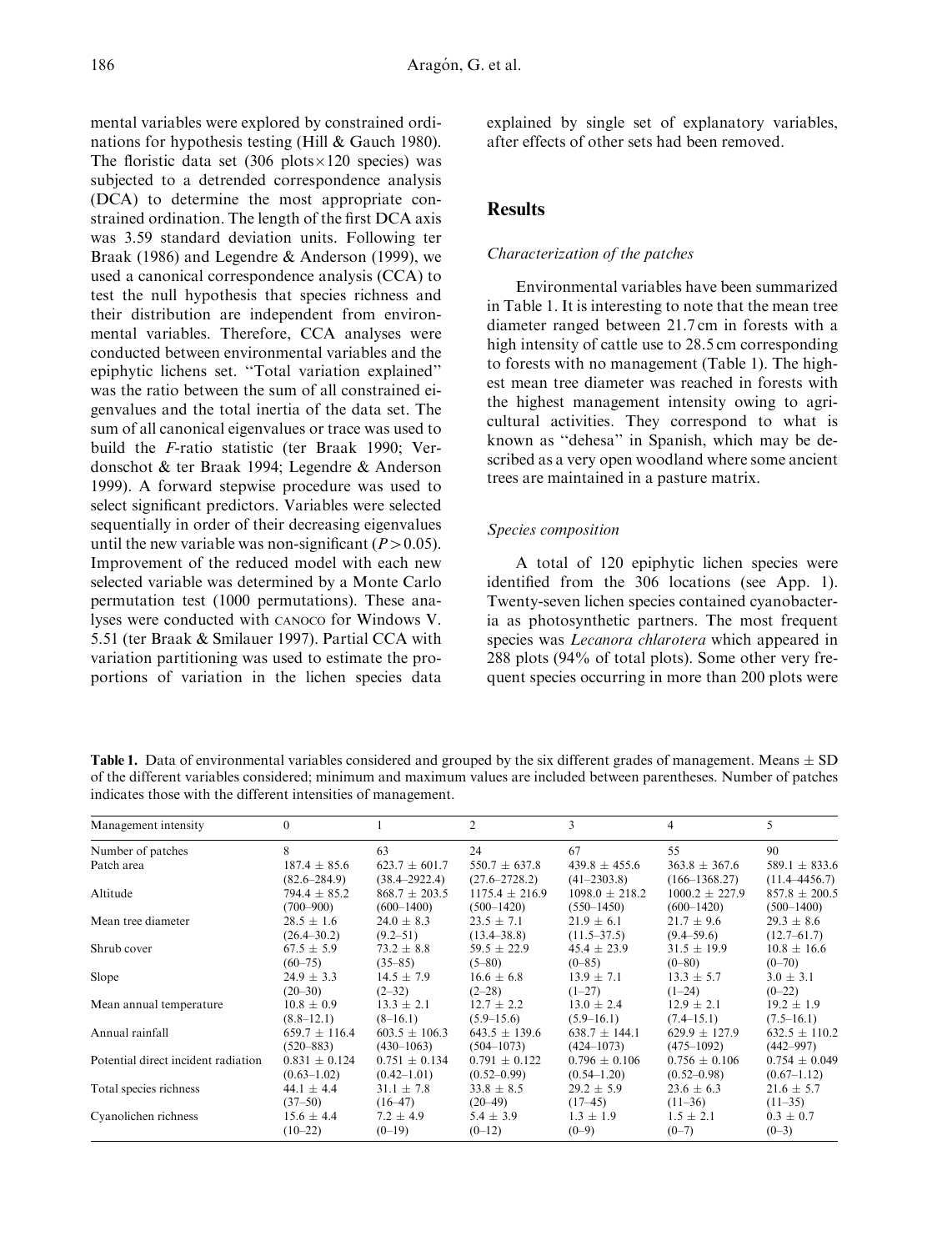Caloplaca ferruginea, Evernia prunastri, Melanelixia glabra, Parmelina tiliacea, Physcia aipolia, Physconia distorta and Xanthoria parietina. Some species were present in less than five plots (e.g. Collema flaccidum, Gyalecta ulmi, Leptogium magnussonii, Lobazia pulmonaria and Normandina pulchella; see App. 1).

### Models for lichen species richness and cyanolichens richness

Results showed that total species richness was greater in forest remnants with low management intensity, at higher altitude and slope, and with high average tree diameters (Table 2). The model for cyanolichens richness showed similar results, although, in this case, altitude was not a significant variable (Table 2). In the latter case we also found a positive and significant interaction between intensity of management, annual rainfall and a negative relation with this last predictor (Fig. 2). Variance partitioning results showed that for both total and cyanolichens richness, forest management intensity was the most important factor of the four considered sources of variation (21.01% and 29.34%, respectively), followed by macroclimate (7.68% and 6.05%), plot variability (2.12% and 1.82%) and

Table 2. Results of linear generalized models (GENMODs) of total species richness and cyanolichen richness.  $PDIR =$ potential solar direct incident radiation;  $Coef = coefficient$ of the variable in the model;  $P =$  level of significance of the model corrected for multiple comparisons with Holm's method  $(P<0.05)$ . Bold indicates significant variables.

|                                     | Coef. (SE)        | $\chi^2$ | $\boldsymbol{P}$ |
|-------------------------------------|-------------------|----------|------------------|
| Species richness                    |                   |          |                  |
| Annual rainfall                     | $-0001(0.0001)$   | 0.92     | 0.3379           |
| Mean annual temperature             | 0.0004(0.0004)    | 0.93     | 0.3348           |
| <b>PDIR</b>                         | 0.0151(0.0338)    | 0.20     | 0.6552           |
| Altitude                            | 0.0003(0.0001)    | 18.81    | ${}< 0.0001$     |
| Management intensity                | 0.0939(0.0146)    | 41.41    | < 0.0001         |
| $Management \times annual rainfall$ | 0.0001(0.0001)    | 1.46     | 0.2273           |
| Total area                          | $-0.0000(0.0000)$ | 0.60     | 0.4403           |
| Management×total area               | $-0.0000(0.0000)$ | 0.53     | 0.4683           |
| Mean tree diameter                  | 0.0052(0.0018)    | 8.10     | 0.0044           |
| Slope                               | 0.0088(0.0021)    | 17.78    | < 0.0001         |
| Shrub cover                         | $-0.0004(0.0008)$ | 0.28     | 0.5969           |
| Cyanolichen richness                |                   |          |                  |
| Annual rainfall                     | $-0.0025(0.0005)$ | 9.78     | 0.0018           |
| mean annual temperature             | 0.0029(0.0018)    | 2.56     | 0.1095           |
| <b>PDIR</b>                         | 0.0017(0.1208)    | 0.00     | 0.9888           |
| Altitude                            | 0.0001(0.0003)    | 0.17     | 0.6802           |
| Management intensity                | $-0.5771(0.0618)$ | 87.20    | < 0.0001         |
| Management×annual rainfall          | 0.0010(0.0003)    | 9.73     | 0.0018           |
| Total area                          | 0.0000(0.0000)    | 0.58     | 0.4474           |
| Management×total area               | $-0.0000(0.0000)$ | 0.54     | 0.4627           |
| Mean tree diameter                  | 0.0332(0.0070)    | 22.32    | < 0.0001         |
| Slope                               | 0.0424(0.0073)    | 33.99    | ${}< 0.0001$     |
| Shrub cover                         | 0.0001(0.0032)    | 0.00     | 0.9859           |



Fig. 2. Relationship between the cyanolichens richness with annual rainfall and the intensity of management (squares, unmanaged areas; triangles, maximum management).

finally patch scale predictors, with a fraction far below  $1\%$  in both cases.

### Environmental filtering of lichen composition

The CCA model was significant ( $P < 0.05$ ), suggesting that environmental factors explained the epiphytic lichens composition. Total variation explained was 29.68% (Table 3). All variables were selected in the forward stepwise procedure except patch area and PDIR  $(P>0.05)$  (Table 4). Again, the management intensity was the most important variable, followed by the altitude of the forest fragment and the mean tree diameter of each plot.

The reduced CCA model included only the selected environmental variables. As shown in Fig. 3, management intensity was the strongest determinant of Axis I, whereas altitude and mean tree diameter were the most intensely correlated to the second Axis. For example, cyanolichens such as Collema subnigrescens, Degelia atlantica, Degelia plumbea, Fuscopannaria olivacea, Leptogium subtile or Lobarina scrobiculata and crustose lichens such as Agonimia octospora, Bacidia rosella, Bacidia rubella, Chromatochlamys muscorum, Mycobilimbia berengeriana and Mycobilimbia hypnorum were related to locations with low management intensity, high shrub cover and areas with steeper slopes. Conversely, Xanthorion species (Lecidella pulveracea,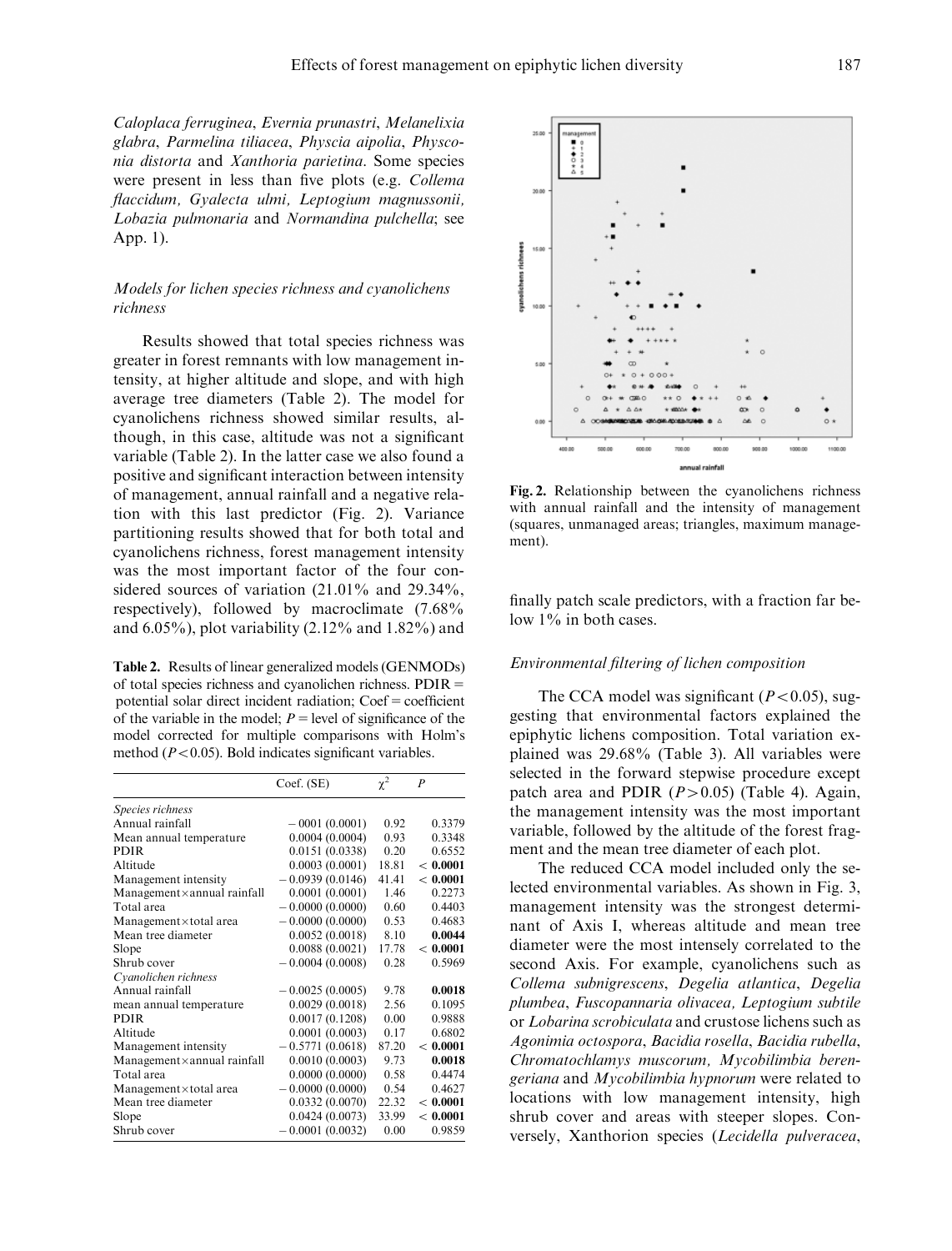Table 3. Canonical correspondence analysis (CCA) models obtained using the environmental variables matrix and the species data set.  $\lambda$ 1,  $\lambda$ 2 and  $\lambda$ 3 = eigenvalues of the corresponding extracted axes;  $\Sigma$ cons = sum of all constrained axes; ICA = sum of all eigenvalues; TVE = total variation explained (in %); F-ratio = statistic computed using the trace or sum of all eigenvalues;  $P =$  level of significance of the model according to Holm's method ( $P < 0.05$ ).

| Matrix  | $\lambda$ l | $\mathfrak{z}$<br>ΛL | λ3    | $\Sigma$ cons | ICA  | <b>TVE</b> | Monte Carlo test |        |
|---------|-------------|----------------------|-------|---------------|------|------------|------------------|--------|
|         |             |                      |       |               |      |            | <i>F</i> -ratio  |        |
| Lichens | 0.282       | 0.121                | 0.037 | 0.485         | .634 | 29.68      | 13.774           | 0.0010 |

Table 4. Summary of forward stepwise procedure selection of canonical correspondence analysis (CCA) reduced models including only significant variables. Man. Intensi $ty = management$  intensity;  $Tm = mean$  annual temperature;  $\lambda$  = eigenvalue of the corresponding variable; TVE = total variation explained (in  $\%$ ); F-ratio = statistic computed using the trace or sum of all eigenvalues;  $P =$  level of significance of the model corrected for multiple comparisons with the Holm's method  $(P<0.05)$ .

|        |                                                                        | λ    | $F$ -ratio | P     |
|--------|------------------------------------------------------------------------|------|------------|-------|
| Step 1 | Man. Intensity                                                         | 0.25 | 54.98      | 0.001 |
| Step 2 | Altitude                                                               | 0.11 | 25.20      | 0.001 |
| Step 3 | Mean tree diameter                                                     | 0.05 | 12.74      | 0.001 |
| Step 4 | Slope                                                                  | 0.03 | 7.62       | 0.001 |
| Step 5 | Shrub cover                                                            | 0.01 | 3.07       | 0.001 |
| Step 6 | Tm                                                                     | 0.01 | 3.05       | 0.001 |
| Step 7 | Annual rainfall<br>$TVE = 29.07$<br>$F$ -ratio = 17.354<br>$P = 0.001$ | 0.01 | 2.67       | 0.001 |



Fig. 3. Canonical correspondence analysis (CCA) of lichen species-environment biplot. Only variables selected by the forward stepwise procedure are shown. Species abbreviations are given in Appendix. Abbreviated variables are man. intensity (management intensity), ann. rain. (annual rainfall).  $+$  = Cyanolichens.

Phaeophyscia orbicularis, Physcia adscendens, Physcia tenella, Rinodina exigua and X. parietina) were related to areas with the opposite characteristics (Fig. 3).

The results of variation partitioning are showed in Fig. 4. The three sets of explanatory variables explained similar percentage of variation in epiphytic lichen composition.

## **Discussion**

Our results emphasize the importance of forest management for the epiphytic lichens diversity in Mediterranean evergreen and semi-deciduous oak forests. Similar results have been obtained for other types of organisms, such as birds (Gil-Tena et al. 2007), collembola (Sousa et al. 2004), lizards (Díaz  $& Carrascal 1991; Martin & López 2002)$  and mammals (Díaz et al. 1993; Blanco 1998). In our case, management intensity was the main predictor affecting the total richness and the richness of cyanolichens. Similarly, epiphytic composition was affected mainly by management intensity and, to a small extent, by macroclimate and topography and plot variability. All these results disagree with those of Werth et al. (2005), who found that epiphytic macrolichen communities of northern Norway were mainly determined by microclimate and macroclimate variables (33.4%), while human activity explained only 6.4% of total variation. However, our results are in accord with those of Bergamini et al. (2005) and Stofer et al. (2006), who both concluded that epiphytic lichen species richness decreased when land-use increased. An intermediate finding was reported by Nascimbene et al. (2007) who showed that species richness did not decrease with increased management intensity, but that the composition of lichen communities was profoundly affected, causing a loss of rare species. This variation probably was related to the type of forest practice, but also with the intense limitation that Mediterranean climate imposed on the performance of forest lichens (Belinchón et al. 2007).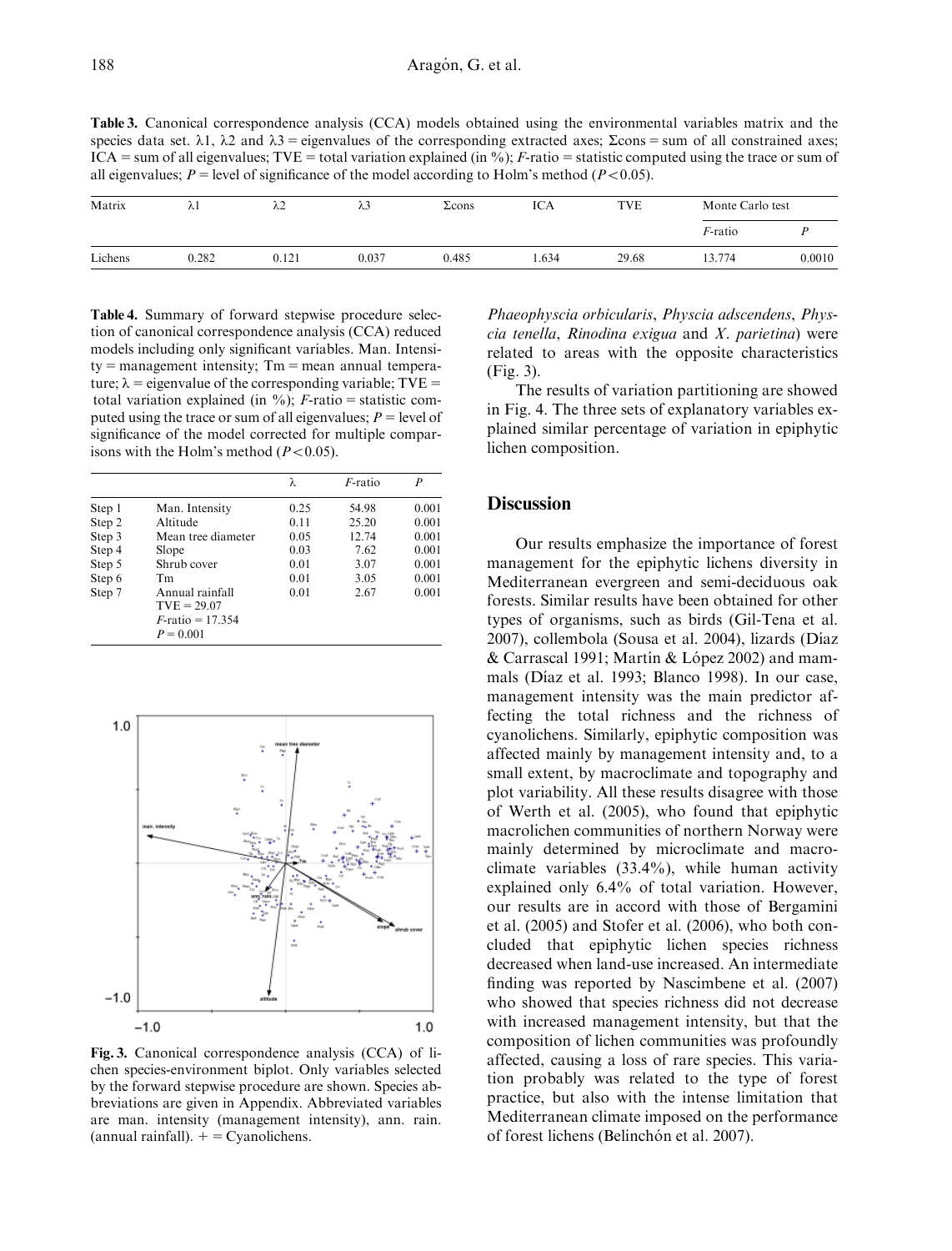

Fig. 4. Fraction of the total variation explained (FTVE) and shared variance (dashed lines) in epiphytic lichen communities. The data sets considered were: management intensity, macroclimate and topography and plot variability.

Mature forests, with unaltered forest interior environments, seem to maintain the greatest epiphytic richness (Kuusinen & Siitonen 1998; Hedenås & Ericson 2004). In general, human activities that involve clearing and cutting lead to an increase in the number of representative lichens with larger niches, while the number of specialist lichens suffers from a dramatic decrease (Hedenås & Ericson 2003; Pykälä 2004). Nascimbene et al. (2007) showed that intensively managed beech forests were dominated by generalist species common to other disturbed forest habitats.

Cyanolichen richness was also larger in unmanaged forests with high tree cover and diameter (Table 2). Mikhailova et al. (2005), studying the influence of environmental factors on the local-scale distribution of cyanolichens in Russia, concluded that most of the cyanolichens studied preferred habitats with larger trees. The presence of cyanolichens is closely related to microclimate, as they prefer sites with high humidity and moisture availability (Barkman 1958). However, our results show that cyanolichens richness is higher in areas with lower annual rainfall (500-700 mm), because the wettest areas are also those where the management intensity is higher (Fig. 2). It is widely accepted that the main constraint in the Mediterranean region is water availability during the long and extreme summer drought (Valladares et al. 2004; Giordani 2006). Therefore, cyanolichens in this region are highly dependent on the presence of unmanaged forests with closed canopies (Burgaz et al. 1994; Belinchón et al. 2007). Humidity, temperature and light conditions inside forests can be altered by forest clearing and logging (Franklin & Forman 1987; Murcia 1995; Moen & Jonsson 2003; Belinchón et al. 2007), causing the systematic reduction and local extinction of some of the most outstanding representatives of this

group of lichens. In Mediterranean forests, light is not a constraining factor compared with boreal or temperate forests (Valladares 2004), but humidity is critical in these systems especially during the summer when temperatures are high enough for an efficient physiological activity of these poikilohydric organisms (Pintado et al. 1997). The behaviour of cyanolichens in northern Europe is rather different. For example, L. pulmonaria prefers light and exposed areas as long as its water demand is met (Barkman 1958; Renhorn et al. 1997; Hazell & Gustafsson 1999). Similarly, some species of Collema and Leptogium even survive on remnant trees and acclimatize to the new exposure conditions after clear cut (Hazell & Gustafsson 1999; Hedenås & Hedström 2007).

However, not only cyanolichens are affected by clearing and cutting. Some specialized crustose lichens such as A. octospora, B. rosella, B. rubella, C. muscorum, M. berengeriana and M. hypnorum are also exclusively found in these non-managed forests stands. Some of them have been proposed as bioindicators of old-growth and well-conserved holm oak forests (Longán & Gómez-Bolea 1999; Sarrión & Burgaz 2003; Aragón et al. 2008).

Human activities related to agricultural and livestock uses cause the impoverishment of lichen communities, including the local disappearance of the most demanding species (Loppi & De Dominicis 1996; Hedenås & Ericson 2004; Bergamini et al. 2005; Nascimbene et al. 2007). The higher occurrence of Xanthorion species in agricultural and livestock stands compared with unmanaged forest may result from two factors: the high irradiance in more open woodland (Fuertes et al. 1996; Hedenas & Ericson 2004) and the high deposition of nutritious dust (Hedenås & Ericson 2004; Motiejûnaitë & Fautynowick 2005).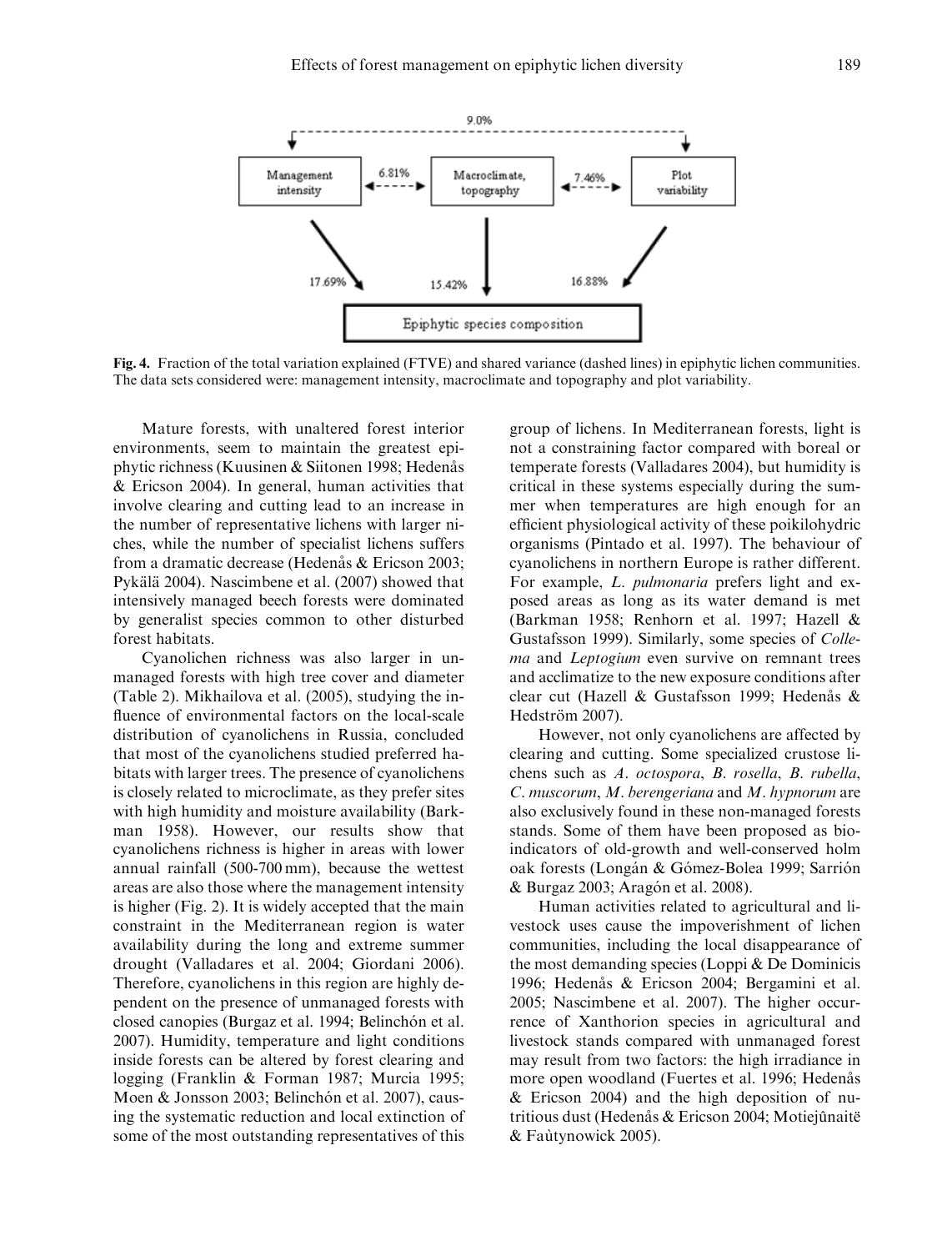We therefore can conclude that under Mediterranean conditions, forest management is the main factor controlling the structure and composition of these epiphytic lichen communities along a wide environmental gradient without significant differences between evergreen or semi-deciduous Quercus forests. The most plausible explanation is that any type of management involving an opening of the canopy and a decrease in tree cover and density will negatively affect epiphytic diversity and composition, increasing the colonization of more nitrophytic species. Such forest perturbation has a critical effect on the Mediterranean forests simply because trees are essential for buffering the extreme macroclimatic conditions of the summer season. As the Mediterranean area is characterized by relatively low rainfall, high temperatures and severe summer drought, the micro-environment of the forest canopy is essential for lichens. Only the conservation of unmanaged forests with a dense canopy can guarantee the survival of rich lichen communities and the presence of more sensitive species with higher habitat quality requirements. In this sense, after a detailed gap analysis for critical habitats, unmanaged Mediterranean forests have been proposed to include in the Nature 2000 network (Orella et al. 1998). Although lichens have not been considered among the biological criteria for this selection, protection of the areas with the highest richness epiphytic and rare lichens seems to be guaranteed (Martínez et al. 2005; Aragón et al. 2008) as the forest patches containing the highest values of lichen diversity in the Castilla-La Mancha region are included within protected areas such as the Calar del Mundo Natural Park or Cabañeros National Park (Aragón et al. 2008).

Acknowledgements. Financial support for this study received from the Junta de Comunidades de Castilla-La Mancha, Ministerio de Educación y Ciencia of Spain (project BIOFRAG, CGL2007-66066-C04-04/BOS; project EXTREME CGL2006–09431), and Comunidad de Madrid (project REMEDINAL S-0505/AMB/0335). We are very grateful to Lori De Hond for linguistic improvement of the manuscript.

## References

- Andrén, H. 1997. Habitat fragmentation and changes in biodiversity. Ecological Bulletins 46: 140–170.
- Aragón, G., Belinchón, R. & Izquierdo, P. 2008. Valoración de la diversidad de líquenes epífitos en bosques de quercíneas mediante un nuevo índice

liquénico (IDLE). Aplicación a la Red Natura 2000. Botanica Complutensis 32: 37–48.

- Barkman, J.J. 1958. Phytocociology and ecology of cryptogamic epiphytes. Van Gorcum, Assen, NL.
- Belinchón, R., Martínez, I., Escudero, A., Aragón, G. & Valladares, F. 2007. Edge effects on epiphytic communities in a Mediterranean Quercus pyrenaica forest. Journal of Vegetation Science 18: 81–90.
- Belinchón, R., Martínez, I., Otálora, M.A.G., Aragón, G., Dimas, J. & Escudero, A. 2009. Fragment quality and matrix affect epiphytic performance in a Mediterranean forest landscape. American Journal of Botany 96: 1974–1982.
- Bergamini, A., Scheidegger, C., Carvalho, P., Davey, S., Dietrich, M., Dubs, F., Farkas, E., Groner, U., Kärkkäinen, K., Keller, C., Lökös, L., Lommi, S., Máguas, C., Mitchell, R., Rico, V.J., Aragón, G., Truscott, A.M., Wolseley, P.A. & Watt, A. 2005. Perfomance of macrolichens and lichen genera as indicators of lichen species richness and composition. Conservation Biology 19: 1051–1062.
- Bisby, F., Rostov, Y. & Ruggiero, M. 2007. Species 2000 & ITIS of Life: 2007 Annual Checklist. Species 2000: Reading, UK; [http://www.catalogueoflife.org/annual](http://www.catalogueoflife.org/annual-checklist/2007/)[checklist/2007/](http://www.catalogueoflife.org/annual-checklist/2007/)
- Blanco, J.C. 1998. Los mamíferos de España (2 vol.). GeoPlaneta, Barcelona, ES..
- Burgaz, A.R., Fuertes, E. & Escudero, A. 1994. Ecology of cryptogamic epiphytes and their communities in deciduous forests in Mediterranean Spain. Vegetatio 112: 73–86.
- Charco, J. 2002. La regeneración natural del bosque mediterráneo en la Península Ibérica. ARBA-Ministerio de Medio Ambiente, Madrid, ES.
- Debinski, D.M. & Holt, R.D. 2000. A survey and overview of habitat fragmentation experiments. Conservation Biology 14: 342–355.
- Díaz, J.A. & Carrascal, L.M. 1991. Regional distribution of a Mediterranean lizard: influence of habitat cues and prey abundance. Journal of Biogeography 18: 291–297.
- Díaz, M., González, E., Muñoz-Pulido, R. & Naveso, M.A. 1993. Effects of food abundance and habitat structure on seed-eating rodents in Spain wintering in man-made habitats. Zeitschrift für Säugetierkunde 58: 302–311.
- Esseen, P.A. & Renhorn, K.E. 1998. Edge effects on an epiphytic lichen in fragmented forests. Conservation Biology 12: 1307–1317.
- Forman, R.F. 1995. Land mosaics. The ecology of landscape and regions. Cambridge University Press, New York, NY, U.
- Franklin, J.F. & Forman, R.F. 1987. Creating landscape patterns by forest cutting: ecological consequences and principles. Landscape Ecology 1: 5–18.
- Fuertes, E., Burgaz, A.R. & Escudero, A. 1996. Preclimax epiphyte communities of bryophytes and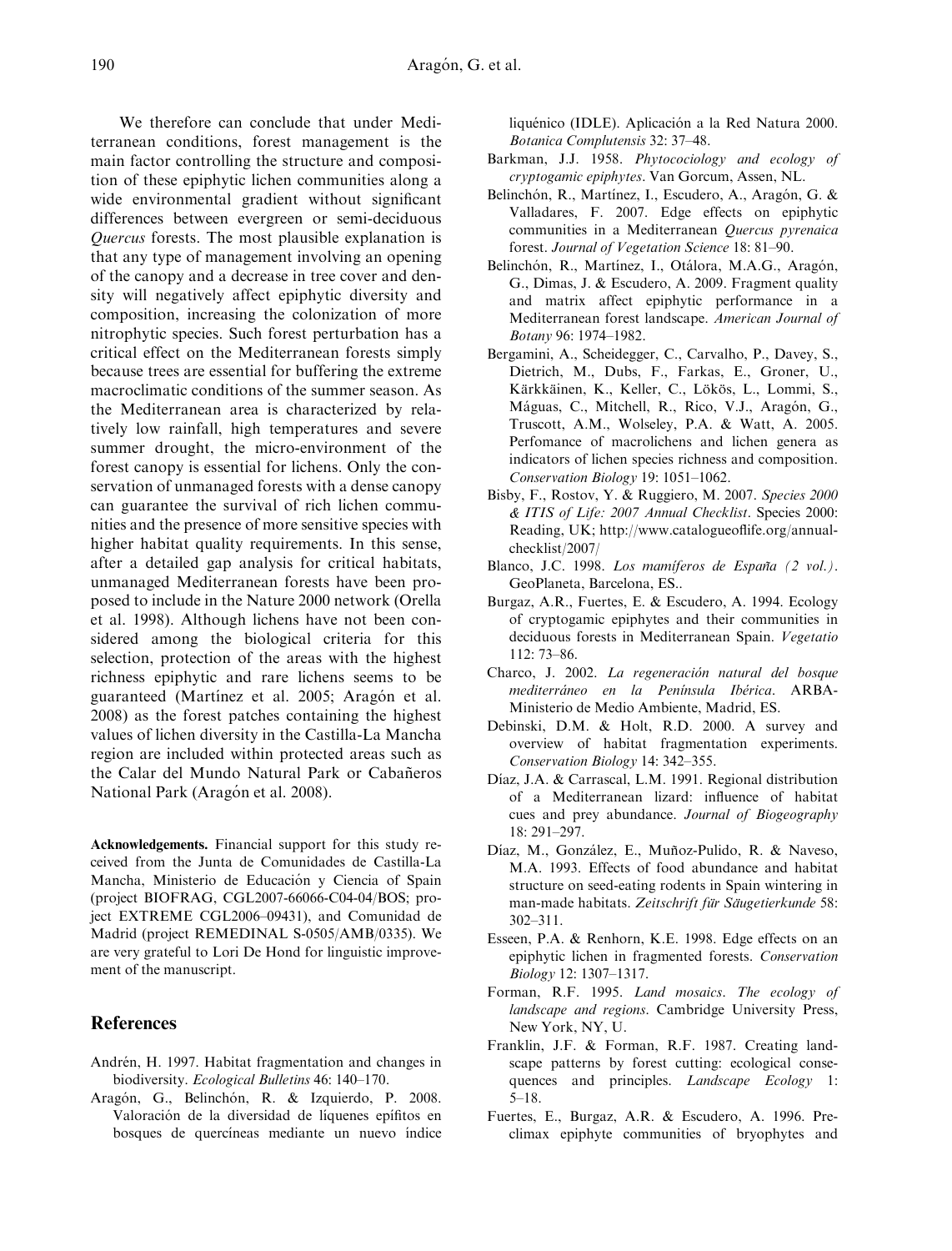lichens in Mediterranean forests from the Central Plateau (Spain). Vegetatio 123: 139–151.

- García, D., Obeso, J.R. & Martínez, I. 2005. Spatial concordance between seed rain and seedling establishment in bird-dispersed trees: does scale matter? Journal of Ecology 93: 693–704.
- Gauslaa, Y. & Solhaug, K.A. 1996. Differences in the susceptibility to light stress between epiphytic lichens of ancient and young boreal forest stands. Functional Ecology 10: 344–354.
- Gil-Tena, A., Saura, S. & Brotons, L. 2007. Effects of forest composition and structure on bird species richness in a Mediterranean context: implications for forest ecosystem management. Forest Ecology and Management 242: 470–476.
- Giordani, P. 2006. Variables influencing the distribution of epiphytic lichens in heterogeneous areas: a case study for Liguria, NW Italy. Journal of Vegetation Science 17: 195–206.
- Guisan, A., Edwards, T.C. & Hastie, T. 2002. Generalized linear and generalized additive models in studies of species distributions: setting the scene. Ecological Modelling 157: 89–100.
- Hazell, P. & Gustafsson, L. 1999. Retention of trees at final harvest – evaluation of a conservation technique using epiphytic bryophyte and lichen transplants. Biological Conservation 90: 133–142.
- Hedenås, H. & Ericson, L. 2000. Epiphytic macrolichens as conservation indicators: successional sequence in Populus tremula stands. Biological Conservation 93: 43–53.
- Hedenås, H. & Ericson, L. 2003. Response of epiphytic lichens on Populus tremula in a selective cutting experiment. *Ecological Applications* 13: 1124–1134.
- Hedenås, H. & Ericson, L. 2004. Aspen lichens in agricultural and forest landscapes: the importance of habitat quality. Ecography 27: 521-531.
- Hedenås, H. & Hedström, P. 2007. Conservation of epiphytic lichens: significance of remnant aspen (Populus tremula) trees in clear-cuts. Biological Conservation 135: 388–395.
- Hill, M.O. & Gauch, H.G. 1980. Detrended correspondence analysis: an improved ordination technique. Vegetatio 42: 47–58.
- Kivistö, L. & Kuusinen, M. 2000. Edge effects on the epiphytic lichen flora of Picea abies in middle boreal Finland. Lichenologist 32: 387–398.
- Kuusinen, M. 1996. Cyanobacterial macrolichens on Populus tremula as indicators of forest continuity in Finland. Biological Conservation 75: 43–49.
- Kuusinen, M. & Siitonen, J. 1998. Epiphytic lichen diversity in old-growth and managed Picea abies stands in southern Finland. Journal of Vegetation Science 9: 283–292.
- Lange, O.L., Green, T.G.A. & Ziegler, H. 1988. Water status related photosynthesis and carbon isotope discrimination in species of the lichen genus Pseudocyphellaria with green or blue-green

photobionts and in photosymbiodemes. Oecologia 75: 494–501.

- Legendre, P. & Anderson, M.J. 1999. Distance-based redundancy analysis: testing multispecies responses in multifactorial ecological experiments. Ecological Monographs 69: 1–24.
- Llimona, X. & Hladun, N. 2001. Checklist of the lichens and lichenicolous fungi of the Iberian Peninsula and Balearic Islands. Bocconea 14: 1–581.
- Löbel, S., Snäll, T. & Rydin, H. 2006. Metapopulation processes in epiphytes inferred from patterns of regional distribution and local abundance in fragmented forest landscapes. Journal of Ecology 94: 856–868.
- Longán, A. & Gómez-Bolea, A. 1999. Líquenes y hongos liquenícolas epífitos de Quercus ilex L. poco conocidos en los encinares de Cataluña (España). Cryptogamie, Mycologie 20: 49–55.
- Loppi, S. & de Dominicis, V. 1996. Effects of agriculture on epiphytic lichen vegetation in Central Italy. Israel Journal of Plant Sciences 44: 297–307.
- Martín, J. & López, P. 2002. The effect of Mediterranean dehesa management on lizard distribution and conservation. Biological Conservation 108: 213–219.
- Martínez, I., Carreño, F., Escudero, A. & Rubio, A. 2005. Are threatened lichen species well-protected in Spain? Effectiveness of a protected areas network. Biological Conservation 133: 500–511.
- McCullagh, P. & Nelder, J.A. 1989. Generalized linear models. Chapman and Hall/CRC, New York, NY, USA.
- McCune, B. 2007. Improved estimates of incident radiation and heat load using non-parametric regression against topographic variables. Journal of Vegetation Science 18: 751–754.
- Mikhailova, I., Trubina, M., Vorobeichik, E. & Scheidegger, C. 2005. Influence of environmental factors on the local-scale distribution of cyanobacterial lichens: case study in the North Urals, Russia. Folia Cryptogamica Estonica 41: 45–54.
- Moen, J. & Jonsson, B.G. 2003. Edge effects on Liverworts and lichens in forests patches in a mosaic of Boreal Forest and Wetland. Conservation Biology 17: 380–388.
- Motiejûnaitë, J. & Faùtynowick, W. 2005. Effect of landuse on lichen diversity in the transboundary region of Lithuania and north-eastern Poland. Ekologija 3: 34–43.
- Murcia, C. 1995. Edge effects in fragmented forests: implications for conservation. Trends in Ecology & Evolution 10: 58–62.
- Nascimbene, J., Marini, L. & Nimis, P.L. 2007. Influence of forest management on epiphytic lichens in a temperate beech forest of northern Italy. Forest Ecology and Management 247: 43–47.
- Nash, T.H. III. 1996. Lichen biology. Cambridge University Press, Cambridge, UK.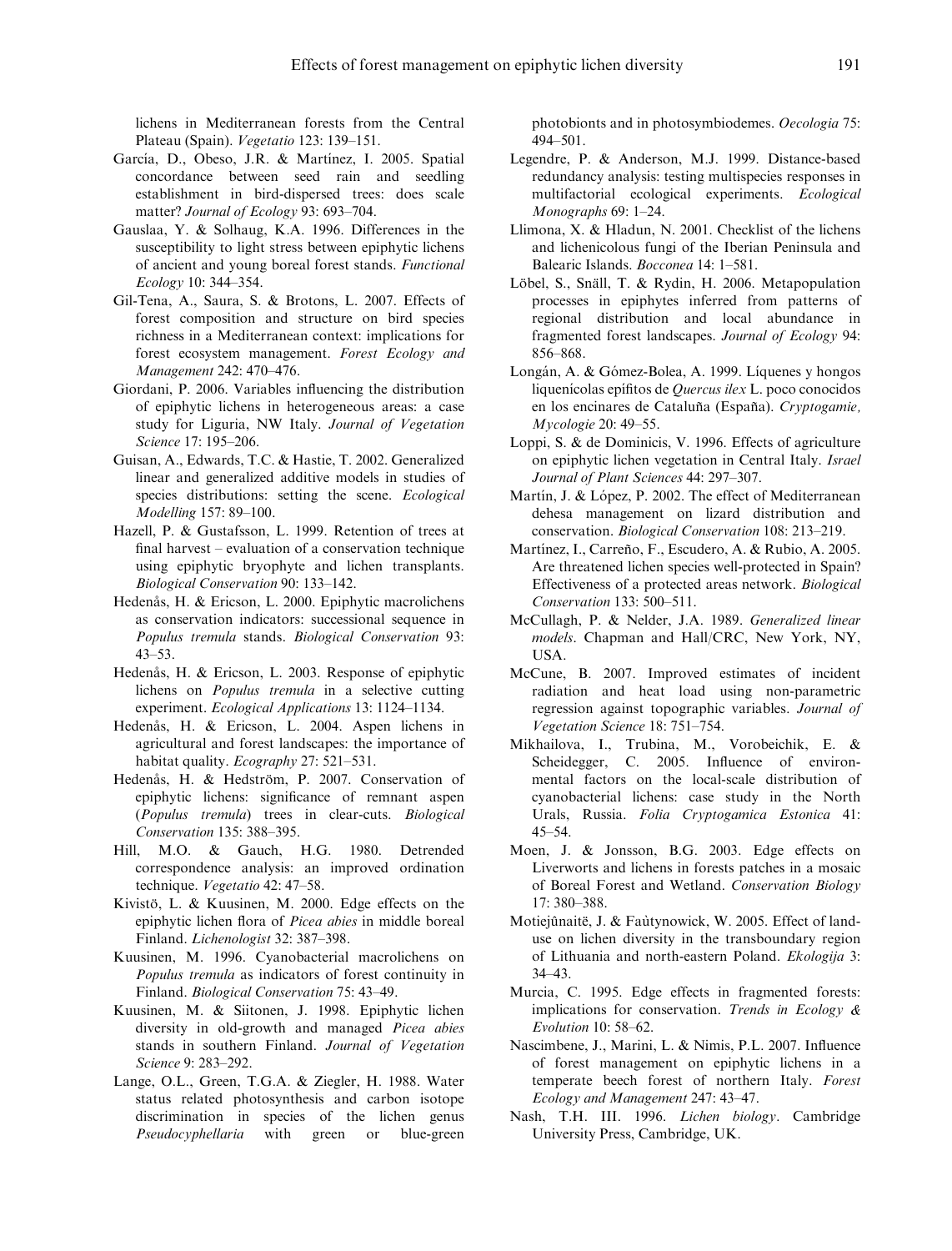- Nimis, P.L. 2003. Checklist of the lichens of Italy 3.0. University of Trieste, IT; Available at: [http://](http://dbiodbs.univ.Trieste.it) [dbiodbs.univ.Trieste.it.](http://dbiodbs.univ.Trieste.it)
- Orella, J.C., Simón, J.C., Vaquero, J., Cuadrado, A., Mantilla, B., Garzo, M.A. & Sánchez, E. 1998. La lista Nacional de Lugares de la Directiva Hábitats 92/ 43 CEE. Metodología y proceso de elaboración. Ecología 12: 3-65.
- Palmqvist, K. 2000. Carbon economy in lichens. New Phytologist 148: 11–36.
- Pintado, A., Valladares, F. & Sancho, L.G. 1997. Exploring phenotypic plasticity in the lichen Ramalina capitata: morphology, water relations and chlorophyll contents in North- and South-facing populations. Annals of Botany 80: 345–353.
- Pykälä, J. 2004. Effects of new forestry practices on rare epiphytic macrolichens. Conservation Biology 18: 831– 838.
- Quézel, P. 1978. Analysis of the flora of Mediterranean and Saharan Africa. Annals of the Missouri Botanical Garden 65: 479–534.
- Renhorn, K.E., Esseen, P.A., Palmqvist, K. & Sundberg, B. 1997. Growth and vitality of epiphytic lichens.1. Responses to microclimate along a forest edge-interior gradient. Oecologia 109: 1–9.
- Rheault, H., Drapeau, P., Bergeron, Y. & Esseen, P.A. 2003. Edge effects on epiphytic lichens in managed black spruce forests of eastern North America. Canadian Journal of Forest Research 33: 23–32.
- Sánchez-Palomares, O., Sánchez-Serrano, F. & Carretero-Carrero, M.P. 1999. Modelos y cartografía de estimaciones climáticas termopluviométricas para la España peninsular. INIA, Colección Fuera de Serie, Madrid, ES.
- Sarrión, F.J. & Burgaz, A.R. 2003. Los líquenes epífitos como bioindicadores de la regeneración natural de los bosques mediterráneos de fagáceas. In: Charco, J.(coord.) (ed.) La regeneración natural del bosque mediterráneo en la Península Ibérica: evaluación de problemas y propuesta de soluciones. pp. 237–278. ARBA, Madrid, ES.
- Scarascia-Mugnozza, G., Oswald, H., Piussi, P. & Radoglou, K. 2000. Forests of the Mediterranean region: gaps in knowledge and research needs. Forest Ecology and Management 132: 97–102.
- Sousa, J.P., da Gama, M.M., Pinto, C., Keating, A., Calhôa, F., Lemos, M., Castro, C., Luz, T., Leitão, P. & Dias, S. 2004. Effects of land-use on Collembola diversity patterns in a Mediterranean landscape. Pedobiologia 48: 609–622.
- Stofer, S., Bergamini, A., Aragón, G., Carvalho, P., Coppins, B.J., Davey, S., Dietrich, M., Farkas, E., Kärkkäinen, K., Keller, C., Lökös, L., Lommi, S., Máguas, C., Mitchell, R., Pinho, P., Rico, V.J., Truscott, A-M., Wolseley, P.A., Watt, A. & Scheidegger, C. 2006. Species richness of lichen functional groups in relation to land use intensity. Lichenologist 38: 331–353.
- ter Braak, C.J.F. 1986. Canonical correspondence analysis, a new eigenvector technique for multivariate direct gradient analysis. Ecology 67: 1167–1179.
- ter Braak, C.J.F. 1990. Update notes: canoco version 3.1. Microcomputer Power, Ithaca, NY, US.
- ter Braak, C.J.F. & Smilauer, P. 1997. Canoco for Windows: Version 4. Centre for Biometry Wageningen, NL.
- Thirgood, J.V. 1981. Man and Mediterranean forest. Academic Press, London, UK.
- Valladares, F. 2004. Ecología del bosque mediterráneo en un mundo cambiante. Ministerio de Medio Ambiente, EGRAF, Madrid, ES.
- Valladares, F., Camarero, J.J., Pulido, F. & Gil-Pelegrín, E. 2004. El bosque mediterráneo, un sistema humanizado y dinámico. In: Valladares, F. (ed.) Ecología del bosque mediterráneo en un mundo cambiante. pp. 13–25. Ministerio de Medio Ambiente, EGRAF, Madrid, ES.
- Verdonschot, P.M.F. & ter Braak, C.J.F. 1994. An experimental manipulation of oligochaete communities in mesocosms treated with chlorpyrifos or nutrient additions: multivariate analysis with Monte Carlo permutation tests. Hydrobiologia 278: 251–266.
- Werth, S., Tømmervik, H. & Elvebakk, A. 2005. Epiphytic macrolichen communities along regional gradients in northern Norway. Journal of Vegetation Science 16: 199–208.

Received 23 March 2009; Accepted 11 September 2009. Co-ordinating Editor: Martin Hermy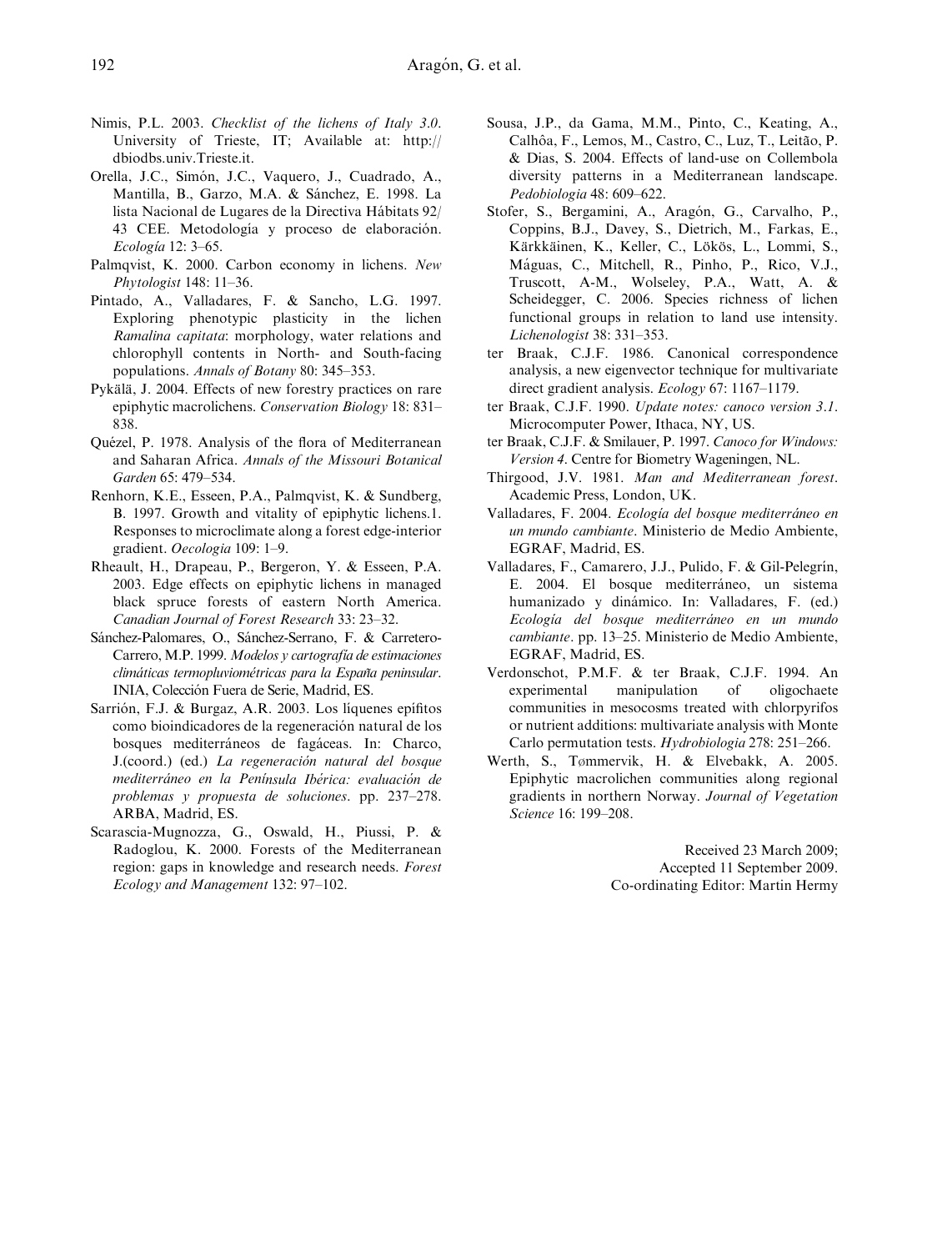| <b>App. 1.</b> Lichen species. |  |  |
|--------------------------------|--|--|
|--------------------------------|--|--|

| Species                                                                                                                    | Abbreviation   | Location $(n)$   | Trees $(n)$      |
|----------------------------------------------------------------------------------------------------------------------------|----------------|------------------|------------------|
| Without cyanobacteria                                                                                                      |                |                  |                  |
| Agonimia octospora Coppins & P. James                                                                                      | Ao             | 14               | 36               |
| Anaptychia ciliaris (L.) Körb.                                                                                             | Ac             | 186              | 1345             |
| Aplotomma turgida (A. Massal.) A. Massal.                                                                                  | At             | 3                | 8                |
| Bacidia circumspecta (Norrl. & Nyl.) Malme                                                                                 | Вc             | 15               | 48               |
| Bacidia rosella (Pers.) De Not.                                                                                            | <b>Bro</b>     | 17               | 57               |
| Bacidia rubella (Hoffm.) A. Massal.                                                                                        | Bru            | 27               | 135              |
| Buellia disciformis (Fr.) Mudd                                                                                             | <b>Bud</b>     | 21               | 51               |
| Caloplaca cerina (Ehrh. ex Hedw.) Th. Fr.                                                                                  | Cce            | 70               | 168              |
| Caloplaca ferruginea (Huds.) Th. Fr.                                                                                       | Cfe            | 273              | 2324             |
| Caloplaca flavorubescens (Huds.) J. R. Laundon                                                                             | Cf             | 138              | 1292             |
| Caloplaca herbidella (Hue) H. Magn.                                                                                        | Che            | 13               | 49               |
| Candelaria concolor (Dicks.) Stein.                                                                                        | $\mathbb{C}$ c | 102              | 997              |
| Candelariella vitellina (Hoffm.) Müll. Arg.                                                                                | Cvi            | 92               | 303              |
| Candelariella xanthostigma (Ach.) Lettau                                                                                   | Cxa            | 153              | 886              |
| Catapyrenium psoromoides (Borrer) R. Sant.                                                                                 | Cps            | 14               | 45               |
| Chromatochlamys muscorum (Fr.) H. Mayrhofer & Poelt                                                                        | Chm            | 4                | 8                |
| Cladonia coniocraea (Flörke) Spreng.                                                                                       | Clc            | 15               | 46               |
| Cladonia fimbriata (L.) Fr.                                                                                                | Clf            | 37               | 130              |
| Evernia prunastri (L.) Ach.                                                                                                | Ep             | 228              | 1460             |
| Flavoparmelia soredians (Nyl.) Hale                                                                                        | Fs             | 45               | 110              |
| Gyalecta ulmi (Sw.) Zahlbr.                                                                                                | Gu             | 4                | 10               |
| Hypogymnia farinacea Zopf                                                                                                  | Hfa            | $\boldsymbol{0}$ | $\boldsymbol{0}$ |
| <i>Hypogymnia physodes</i> (L.) Nyl.                                                                                       | Hph            | 17               | 59               |
| Hypogymnia tubulosa (Schaer.) Hav.                                                                                         | Htu            | 42               | 153              |
| Lecanora carpinea (L.) Vain.                                                                                               | Lca            | 133              | 750              |
| Lecanora chlarotera Nyl.                                                                                                   | Lch            | 288              | 2951             |
| Lecanora hagenii (Ach.) Ach.                                                                                               | Lha            | 6                | 24               |
| Lecanora horiza (Ach.) Linds.                                                                                              | Lho            | 141              | 1347             |
| Lecanora intumescens (Rebent.) Rabenh.                                                                                     | Lin            | 74               | 240              |
| Lecanora pulicaris (Pers.) Ach.                                                                                            | Lpu            | 14               | 28               |
| Lecidella elaeochroma (Ach.) M. Choisy                                                                                     | Lela           | 276              | 3220             |
| Lecidella pulveracea (Flörke ex Th. Fr.) Sydow                                                                             | Lpul           | 121              | 428              |
| Lepraria incana (L.) Ach.                                                                                                  | Li             | 3                | 4                |
| Megaspora verrucosa v. mutabilis (Ach.) Nimis & Cl. Roux                                                                   | Mv             | 65               | 245              |
| Melanelixia fulignosa (Fr. ex Duby) O. Blanco et al.                                                                       | Mefu           | 110              | 504              |
| Melanelixia glabra (Schaer.) O. Blanco et al.                                                                              | Megl           | 262              | 1907             |
| Melanelixia subargentifera (Nyl.) O. Blanco et al.                                                                         | Mesu           | 7                | 20<br>99         |
| Melanelixia subaurifera (Nyl.) O. Blanco et al.                                                                            | Mesa           | 28<br>39         |                  |
| Melanohalea elegantula (Zahlbr.) O. Blanco et al.                                                                          | Meel           | 131              | 131<br>917       |
| Melanohalea exasperata (De Not.) O. Blanco et al.                                                                          | Meex<br>Mexl   | 21               | 95               |
| Melanohalea exasperatula (Nyl.) O. Blanco et al.                                                                           | Mbe            | 9                | 28               |
| <i>Mycobilimbia berengeriana</i> (A. Massal.) Hafeelner & V. Wirth<br><i>Mycobilimbia hypnorum</i> (Lib.) kalb & Hafellner | Mhy            | $\overline{c}$   | 6                |
| Normandina pulchella (Borrer) Nyl.                                                                                         | Npu            | $\overline{c}$   | $\mathfrak{Z}$   |
| Ochrolechia pallescens (L.) A. Massal.                                                                                     | 0pa            | 33               | 69               |
| Ochrolechia turneri (Sm.) Hasselrot                                                                                        | Out            | 5                | 16               |
| Opegrapha varia Pers.                                                                                                      | Opv            | 3                | 7                |
| Parmelia saxatalis (L.) Ach.                                                                                               | Psax           | $\mathfrak{2}$   | $\overline{2}$   |
| Parmelia submontana Nádv. ex Hale                                                                                          | Psub           | $\tau$           | 25               |
| Parmelia sulcata Taylor                                                                                                    | Psul           | 115              | 596              |
| Parmelina quercina (Willd.) Hale                                                                                           | Paqu           | 127              | 580              |
| Parmelina tiliacea (Hoffm.) Hale                                                                                           | Pati           | 285              | 2484             |
| Parmotrema chinense (Osbeck) Hale & Ahti                                                                                   | Pchi           | 5                | 7                |
| Pertusaria albescens (Huds.) M. Choisy & Werner                                                                            | Pral           | 132              | 943              |
| Pertusaria amara (Ach.) Nyl.                                                                                               | Pram           | 28               | 81               |
| Pertusaria coccodes (Ach.) Nyl.                                                                                            | Proo           | 28               | 71               |
| Pertusaria coronata (Ach.) Th. Fr.                                                                                         | Prcr           | 25               | 84               |
| Pertusaria flavida (DC.) J. R. Laundon                                                                                     | Prfl           | 60               | 374              |
| Pertusaria hemisphaerica (Flörke) Erichsen                                                                                 | Prhe           | 69               | 346              |
| Pertusaria pertusa (Weigel) Tuck.                                                                                          | Prpe           | 10               | 30               |
| Phaeophyscia insignis (Mereschk.) Moberg                                                                                   | Phin           | 13               | 31               |
| Phaeophyscia orbicularis (Neck.) Moberg                                                                                    | Phor           | 208              | 2026             |
| Phlyctis argena (Spreng.) Flot.                                                                                            | Phar           | 147              | 1028             |
| <i>Physcia adscendens</i> (Fr.) H. Olivier                                                                                 | Phad           | 252              | 2801             |
| Physcia aipolia (Ehrh. ex Humb.) Fürnr.                                                                                    | Phai           | 223              | 1914             |
| Physcia biziana (A. Massal.) Zahlbr.                                                                                       | Phbi           | 61               | 509              |
| Physcia semipinnata (J. F. Gmelin) Moberg                                                                                  | Phse           | 77               | 558              |
| Physcia stellaris (L.) Nyl.                                                                                                | Phst           | 17               | 66               |